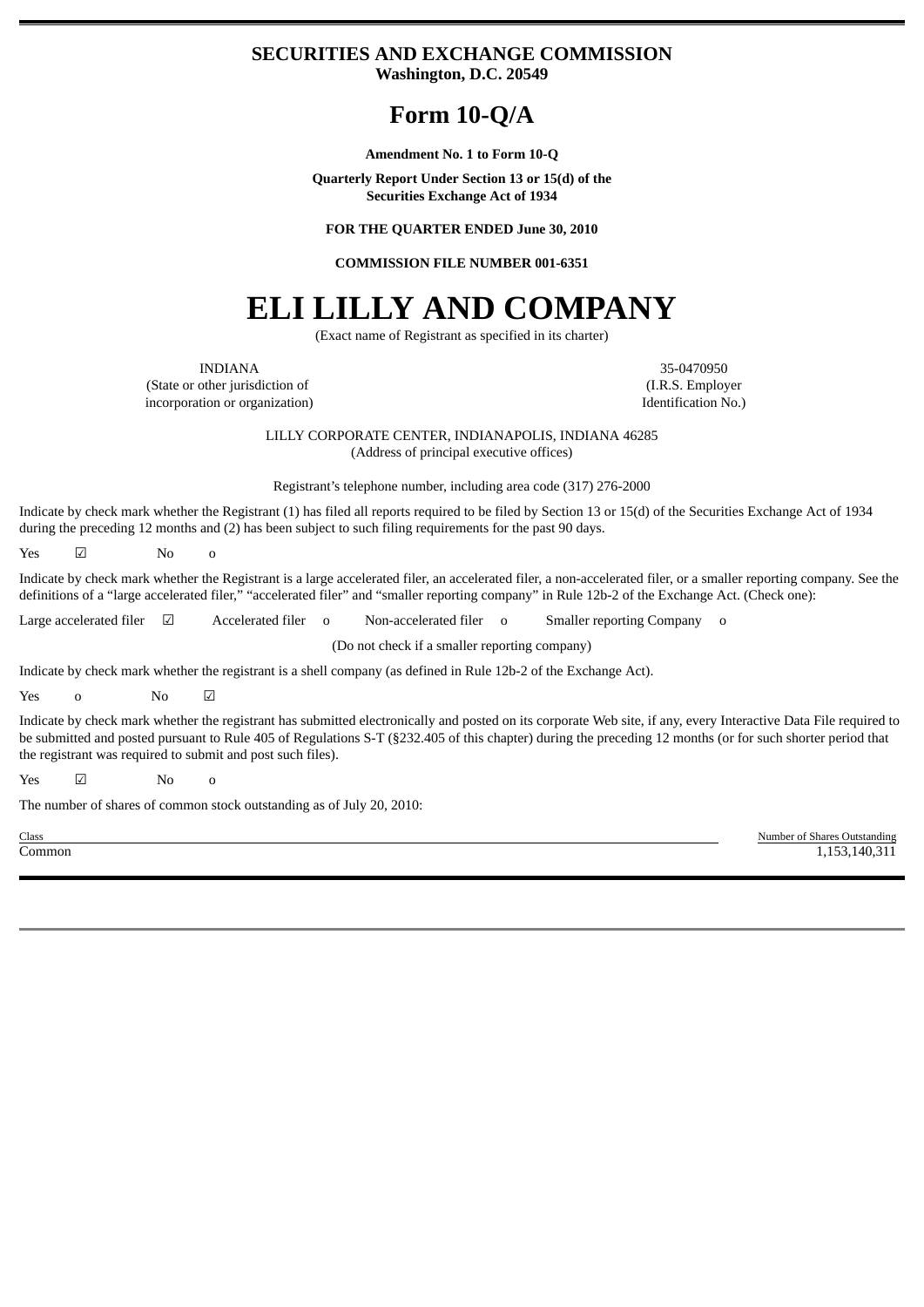#### Explanatory Note

Eli Lilly and Company is filing this Amendment No. 1 to our Quarterly Report on Form 10-Q for the period ended June 30, 2010, to replace our Exhibit 101. Interactive Data File. This replaces the current Exhibit 101, which relates to our Form 10-Q for the period ended March 31, 2010, which was inadvertently filed by our service provider.

There have been no changes from the original Form 10-Q other than those described above.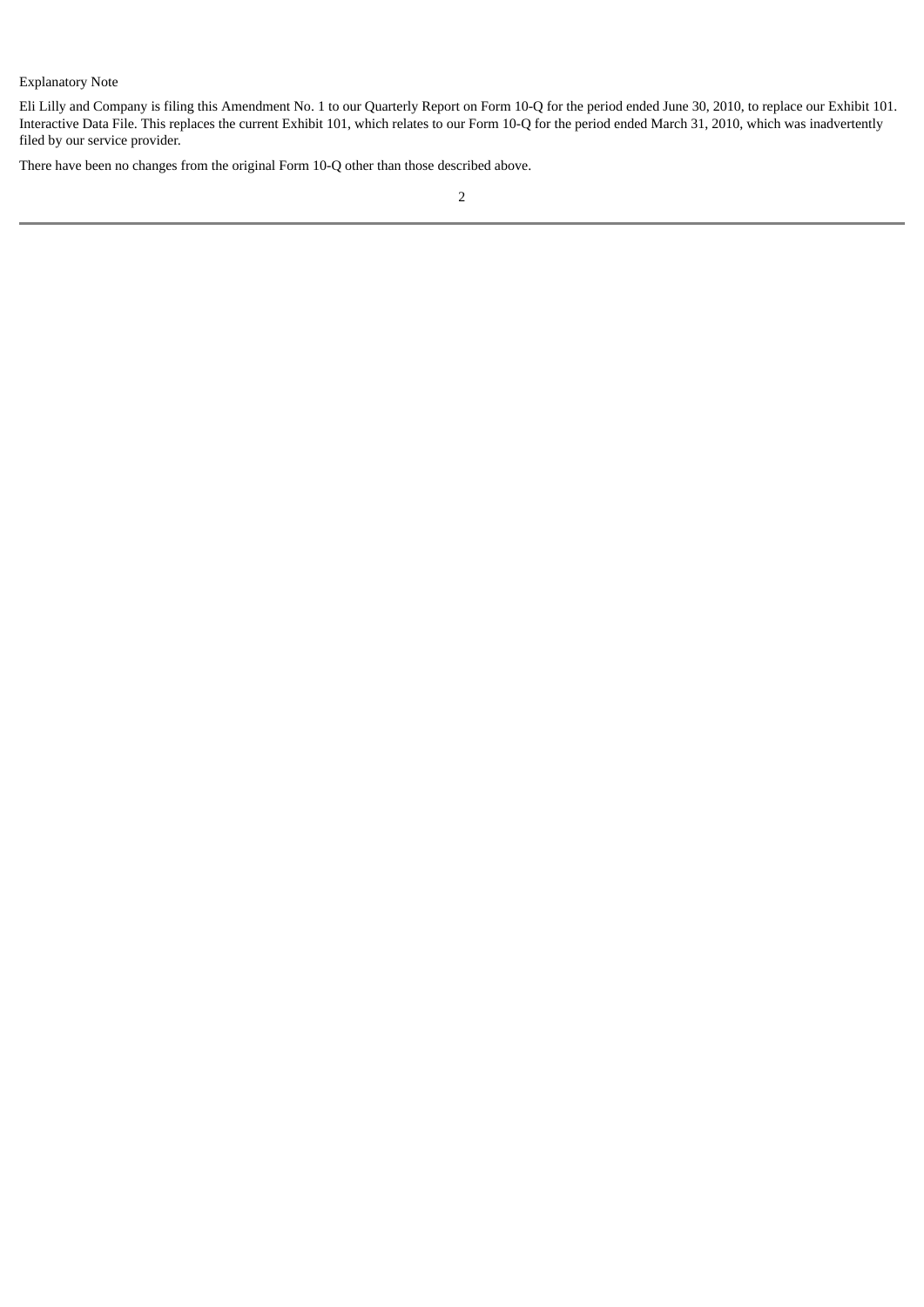Item 6. Exhibits

The following documents are filed as exhibits to this Report:

EXHIBIT 101. Interactive Data File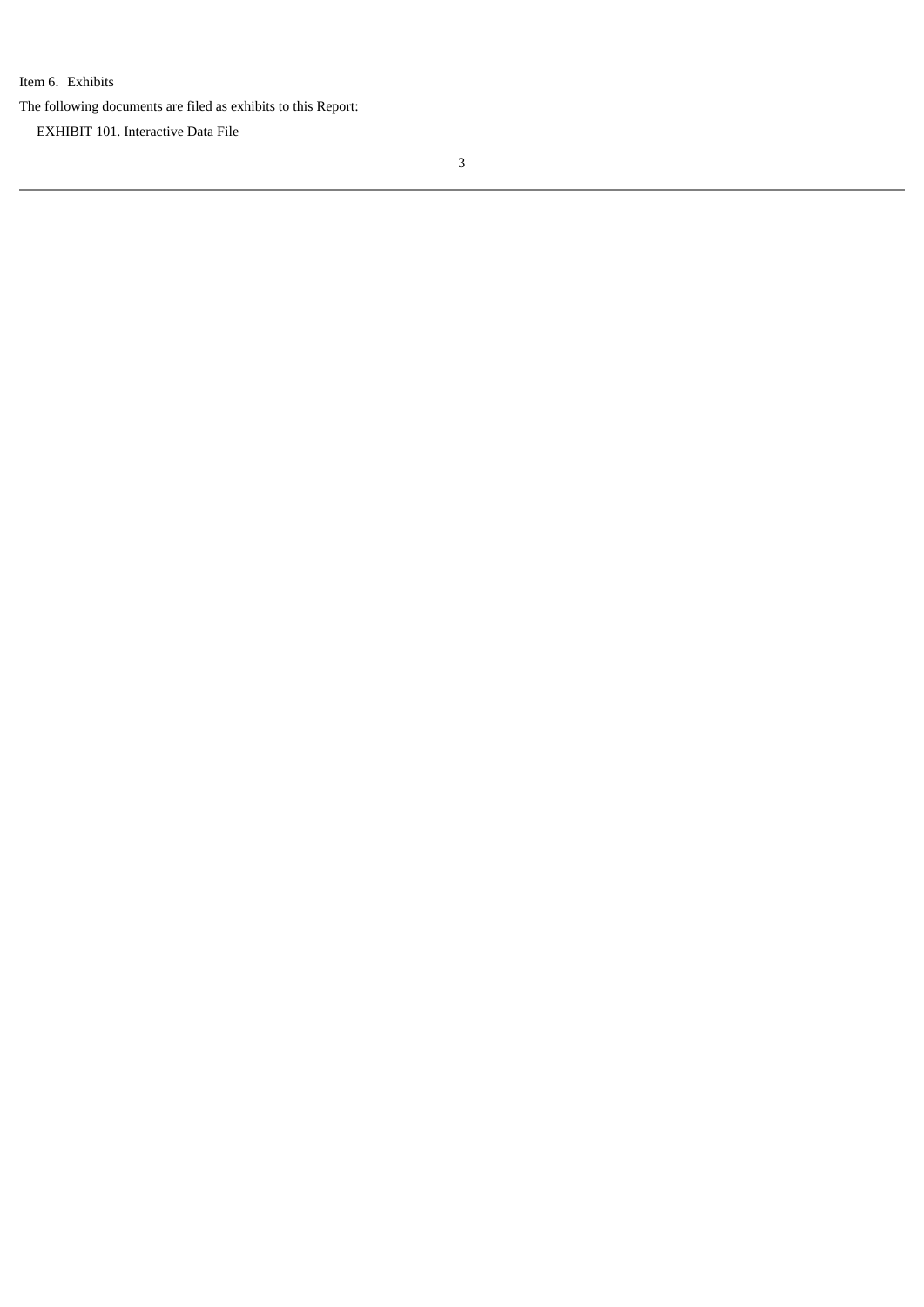#### SIGNATURE

Pursuant to the requirements of the Securities Exchange Act of 1934, the Registrant has duly caused this Report to be signed on its behalf by the undersigned thereunto duly authorized.

Date:July 30, 2010 /s/Arnold C. Hanish Arnold C. Hanish Vice President, Finance and Chief Accounting Officer